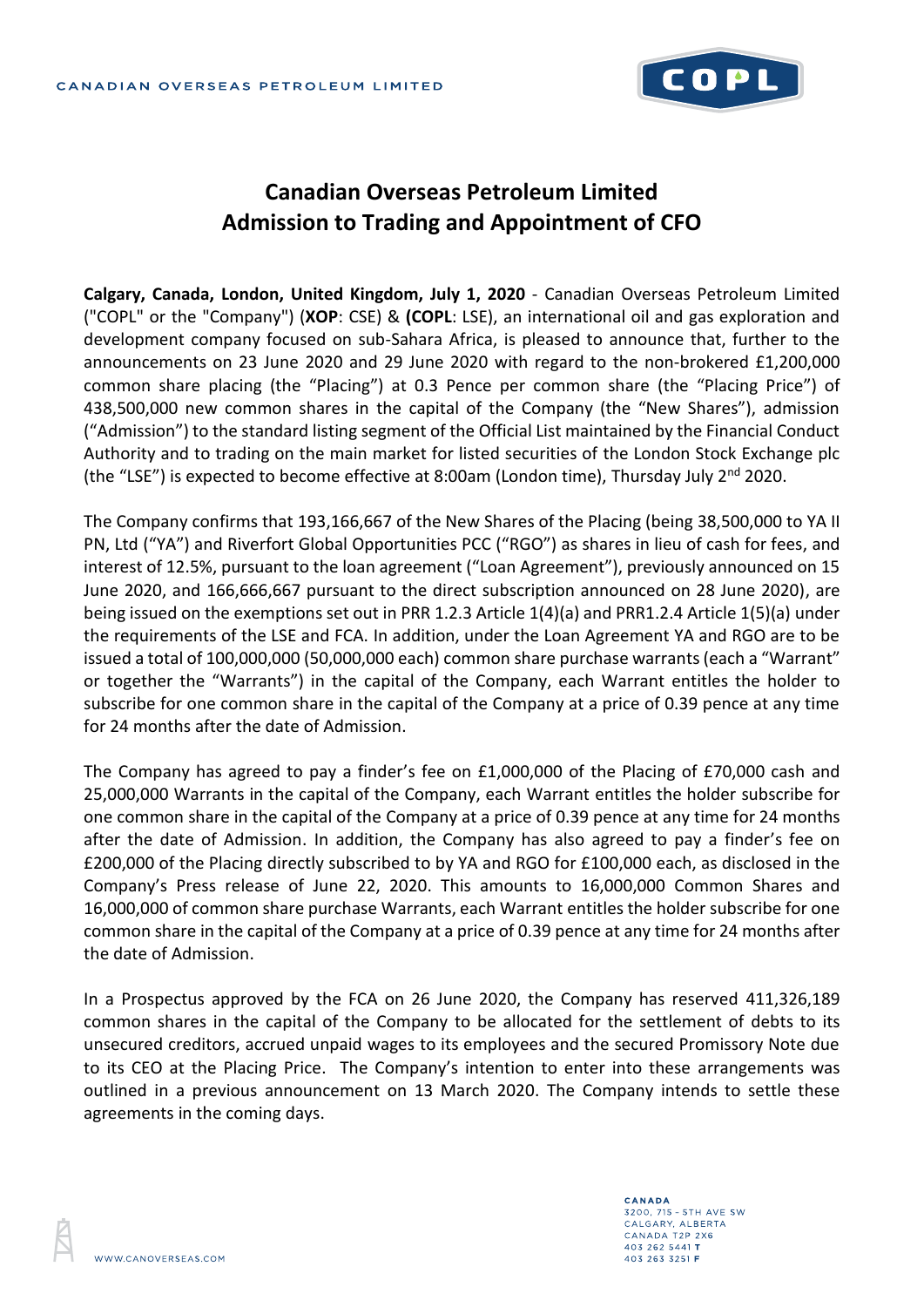

The funds received by the Company from the Placing will cover general working capital and enable the Company to continue focusing on its Nigerian OPL 226 project as disclosed on June 4, 2020.

**Arthur Millholland, President and CEO, commented**: "The completion of this financing, and the conversion of debts to common shares at the Placing Price to the majority of the Company's creditors, puts the Company on a secure financial footing going forward with a much stronger balance sheet. This allows COPL to focus on its principal asset and to take advantage of new opportunities in the oil sector available at low cost due to the global situation induced by COVID-19."

## **Appointment of CFO**

Aleksandra Owad has stepped aside as CFO due to personal reasons. The Company thanks Aleksandra for her diligent service during the years she was with COPL. Ryan Gaffney who has been acting as Interim CFO since June  $6<sup>th</sup>$  2020 will assume the position of CFO effective July  $2<sup>nd</sup>$  2020.

**Arthur Millholland, President and CEO, commented:** "Ryan has a background in investment banking where he spent 13 years with Canaccord in their London and Toronto offices. He will be a great addition to the Company's management team as the Company moves forward with its business plan. Based in London, Ryan will be accessible to the London capital markets as well as being able to interface with the accounting team based in Calgary."

## **About the Company:**

The Company is actively pursuing opportunities in Nigeria and sub-Saharan Africa in partnership with Shoreline Energy International Limited ("Shoreline") as part of its strategy to generate stable cash flow from secure offshore and onshore assets. The Company and Shoreline, through their jointly held affiliated company Shoreline Canadian Overseas Petroleum Development Corporation ("ShoreCan"), currently hold 80% of the share capital and have taken over the management of Essar Exploration and Production Limited (Nigeria) ("Nigerian Affiliate" or the "Affiliate"). On June 4, 2020 the Company announced that the shareholders of the Nigerian Affiliate had reached an agreement in principle to resolve their disputes. Completion of the agreement is ongoing and when completed ShoreCan's shareholding in the Affiliate will change in accordance to the terms outlined in the Press Release. The Affiliate holds an attractive oil appraisal and development project in shallow to mid-water offshore Nigeria on its 100% holding in OPL 226. In other ventures, ShoreCan has been indicatively awarded an exploration license onshore Mozambique in the 5th Licensing Round adjacent to the producing Pande-Temane Gas and light oil field complex.

**For further information, please contact:**